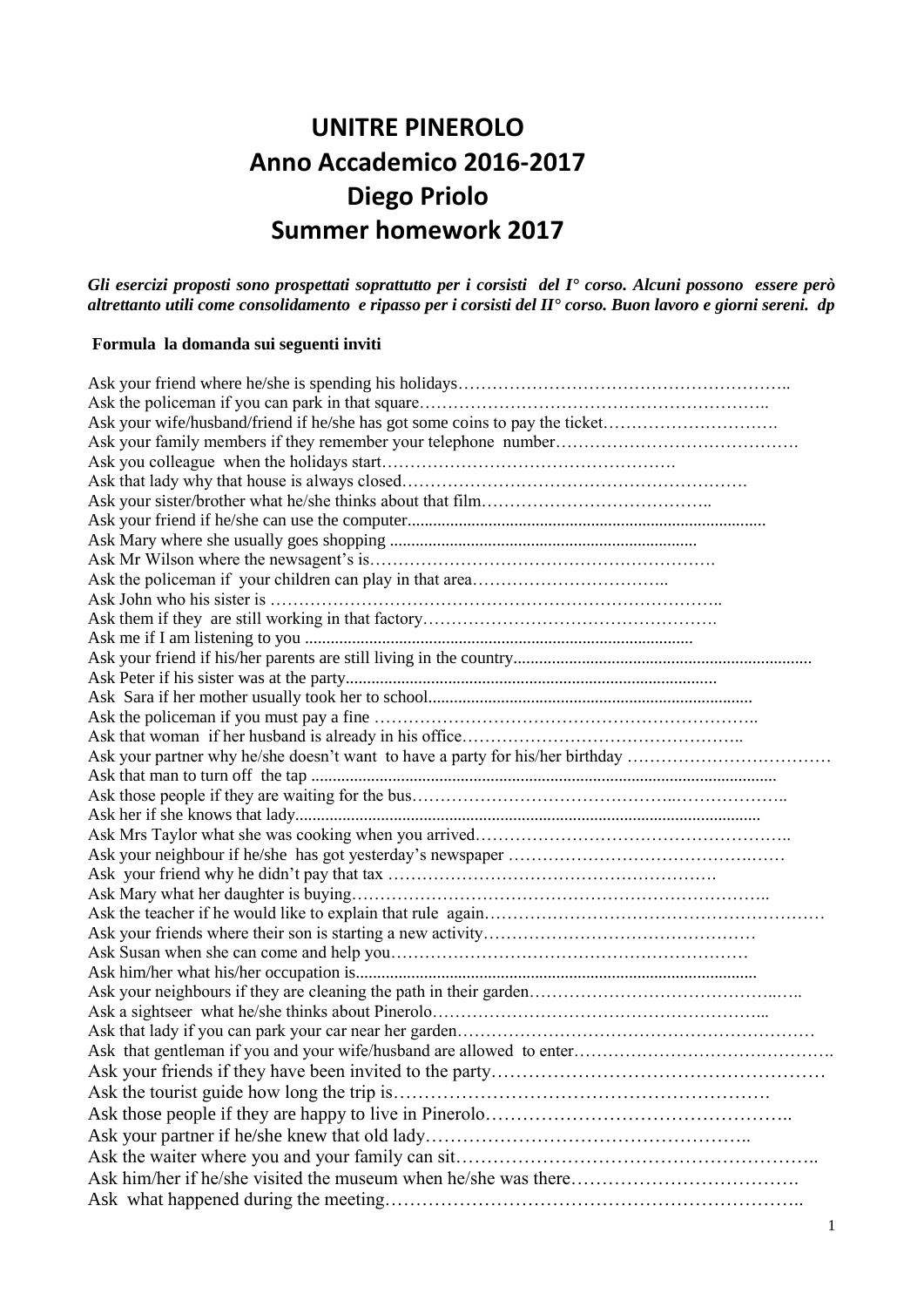Ask Mary why she is always sad at the weekend………………………………………………. Ask the mechanic how much you have to pay……………………………………………. Ask if your answer is right …………………………………………….. Ask why she has just put out the light…………………………………..

#### **Traduci le seguenti frasi e quindi trasformale in inglese nelle due forme mancanti**

**Esempio.** Mary usually helps her mother in the garden. Mary aiuta di solito sua mamma in giardino. Mary does not usually help her mother. Does Mary usually her mother?

She usually reads the newspaper late in the evening. Does your brother often eat cereals? She isn't turning left at the crossroad. You can find CDs and books on the sixth floor. Her mother is preparing the meal. Do your brothers have breakfast at home? It isn't made of wood. John's sister lives abroad . Does she like it ? Tom has got a lot of problems to solve. There are not any old shops. Julie doesn't like wearing extravagant clothes. Can those children stay there? You are always late. It usually snows in January. Do the students have to wear a uniform in that school? We can't hear you. That hotel is too expensive. Is there a sign to recognize that strange place? Can we park our car here? Sorry, you are not allowed to enter. You are too young. Pinerolo is not far from Turin. They have got a house on the sea coast. Lucy's husband likes climbing. Pinerolo is a nice little town. Are your friends waiting for you in the hall of the railway station? I get up at 7 o' clock every morning. I have breakfast at quarter past seven.I catch the bus at twenty to eight. The working time begins at eight o'clock .There is break at ten to eleven.The office closes at twenty past five p.m. I usually go shopping on Saturday afternoon. Sometimes I listen to classical music. She has coffee and biscuits for breakfast. My grandson and my granddaughter often stay late at school. They always come and see us . My sister usually goes to the cinema twice a week. My brother usually spends the afternoon at a sports club. "My puppy eats fish seven times a week",. said (disse) the seal-mother. My friend has never breakfast . She's ill once or twice a year. Does your sister usually help her husband in the garden? My husband often eats vegetables. Pamela and Sue usually wait for their friends at the bus stop .Are you fit? Joe goes to a gym centre four times a week. She is going home because the weather is not so nice. Tom and his wife are working on a project. Are you crying for ....?My parents are going to visit this museum next summer. Everybody's talking. She isn't making a pizza for us. Is your friend coming now? Thelma and Louise are wearing dark dresses. I'm living with some friends in Turin. Is she helping you with English ? Are they coming back home on foot? They like spending their summer holidays at home. Is she sad when it rains?

**Rispondi brevemente**.Does your husband/wife smoke? No, he/she doesn't Can you wait for me? Yes,… Do Susan and Peter like swimming? No, …Does your brother have lunch at school? No,…Is your mother buying a present for you? Yes,…Has Mark got a little sister? Yes,…Can you play in the garden at school? Yes,…Is Lucy's boyfriend from Scotland? No,…Can they arrive on time? Yes,…..Are those people ready to work? Yes,…… Is that magazine interesting? No,… Have your neighbours got a new car? Yes,… Is this your tel. number? Yes,… Is she usually late? Yes,…. Do the lessons usually end before noon? Yes,…Does the dancing lesson end at half past three p.m. ?No, …

**Traduci le seguenti frasi**. A mia sorella non piace quella gonna stretta. Che cosa sta indossando tuo fratello? Per favore, può tuo padre parlare lentamente? Dove sta andando il padre di Tony? Posso chiamarti più tardi? Ai genitori della tua amica non piacciono i regali. Fai colazione alle 7? No. Stanno venendo i tuoi amici? Chi stai chiamando ? Ci sono degli alberi nel giardino della scuola? Essi non stanno guidando velocemente. La biblioteca è accanto al museo. Che cosa fa tuo fratello ?Adesso è un pensionato. L'ufficio chiude all'ora di pranzo. Quelle signore anziane non guardano di solito la televisione .Cosa pensate del nuovo programma ?Di chi è quella gonna? E' di Karen. Posso parlare a Mary, per favore? Mi dispiace, è fuori. Puoi lasciare un messaggio se vuoi. Sono molto dispiaciuto ma non so (non posso) parlare una parola di Tedesco. Se vuoi, quella signora può aiutarti. Salve, signora Brown! Come va? Quanti anni ha Susan ? Non lo so , mi dispiace. Che lavoro fai ? Sono un tecnico. Lavoro per una società straniera. Mi scusi, quando è il party di benvenuto ? E' il prossimo sabato, alle 17 . Ella è innamorata ma piange spesso. Non mi piace quella persona; è troppo egoista .Le persone anziane possono essere una grande risorsa per quelle giovani.

**Introduci/presenta due persone che tu stimi (un uomo ed una donna) per la loro professionalità, competenza artistica, produzione letteraria, interpretazione su palcoscenico o in film**. Some suggestions …A person I admire is…. He/she is a …….He/she is famous for his/her……… I like him/her for his/her…...... For me, his/her best project/novel/film/interpretation…….. is …….. while I don't like his/her…………... He/She was born (nacque) in (place) in (time/year). Now he/she is years old he/she is(isn't married with…. They have ….1 child/2/3/4 children/no children. They live in ………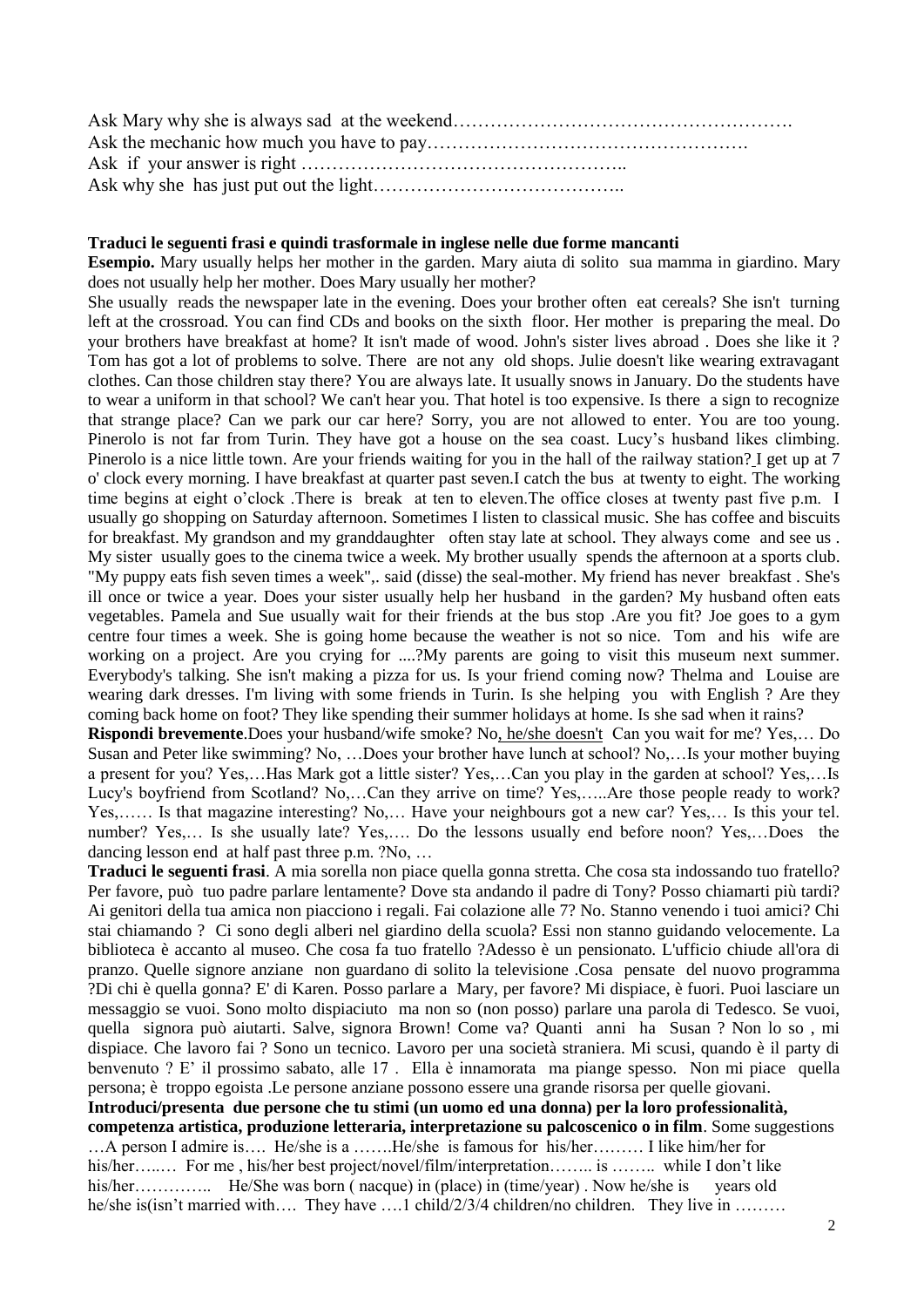The protagonist of his/her film/novel/… is a man/woman ….years old. He/She is(not) a nice person. ….His/Her occupation is … and his/her great interest is …… X is the name of the person who doesn't like him/her. … X is his/her antagonist He/she doesn't like/hates him/her( the person you chose) for his/her …../because he/she is …. As I have already said I don't like his/her ……… because …. Another novel/film/project/performance I don't like is ……… For me it is too (troppo) ………

#### **Questions and answers that can be useful to introduce oneself or to ask information**

Hello/Hi ! My name is .... . Nice to meet you/Nice to meet you How are you? I'm fine, and you? How are things? See you/later Take care! What's your name ? My name's .... Where are you from ? I' m from.... ( but now I live in .....) How old are you? I'm ….. What's your occupation ? I'm a pensioner / a retired person I'm still working. I work as an office/worker in a factory not far from Pinerolo . How many are (the members) in/of your family ?We are five: my wife/husband, my daughter , my two sons and I Where do you live ? I live in …… a small town 35 kilometres from Turin / a village not far from Pinerolo What 's your address /which is your address? It's …….. (number and then the name of the street), What's your telephone number ? It's ……. Is your wife/husband still working? …. Where does your son/daughter live ? he/ she lives (with his/her wife/husband/family) in ..... Which is your opinion about Pinerolo ? Do you like Pinerolo? A good aspect is ....while a bad one is …. For you, which is the best aspect of Pinerolo? Where do you usually spend your summer holidays ? Why ? Because….. Which is a nice place in your area ? How can you get there ? By car/bike, on foot. Do you like mountains ? Which is your favourite one? About food, what do you usually eat ? What's your favourite menu? What don't you like eating? I don't like eating…..because…. Do you practice sporting activities ? Which is your favourite one? How many times a week do you practice it? Where were you born ? I was born in ….in 19…. Which your favourite weather condition ? What weather condition can't you stand? Why ? When is your birthday? It's on (the)….. Do you like birthday parties ? What do you like doing in your free time ? I like working in the garden, playing the guitar, dancing, listening to music…. What do you usually do in your free time ? I usually work in the garden, paint, embroider…. I don't have much free time, I have to help my .... and my..... I still collect stamps, LPs, comics... I like collecting…because they are interesting, stimulating. Do you usually read a newspaper ? What are you interested in ? Which is your favourite TV programme ? It's ……. Do you like reading? Which the best book you have read ? Why do you like it ? Which book or film didn't satisfy your expectations ? Have you got a driving licence? A nice memory of your youth. What about are you crazy? I'm crazy about.... When do you have lesson at U3? I 've lesson on Tuesdays morning. What is your opinion about the English language? Which aspect of this language is a bit difficult according to your opinion? The weather is very strange in this period, one day is hot and the following day is cold .Describe yourself. My name is …., I am a man/woman ,,,years old I am /am not very tall. And I am a bit fat/too thin/slim my hair is short/long and black, curly, brown, blond. I am a bit nervous, I like travelling and talking with people. A nice aspect of my personality is …while a bad one is sometimes my pride. , What don't you like eating? I don't like eating…..because…. Do you practice sporting activities ? Which is your favourite one? How many times a week do you practice it? Where were you born ? I was born in ….in 19…. Which is your favourite weather condition ? What weather condition can't you stand? Why ?

### **Funzioni comunicative: presentarsi e parlare della famiglia, del lavoro e degli interessi**.

Hello! / Hi !Good afternoon, Good evening!. My name is .... And I am here to introduce myself. I am a retired person, a housewife, a ……. ……. vears old. I am tall/short, a bit plump my eyes are blue,……. and my hair grey,….. I am single/married. X is the name of my wife/husband/partner.

In my family we are two/three/ four; my wife/husband, my son/daughter , my two sons/daughters X is the name of my dog/cat. We have got two cats, one dog and seven red fishes. We live in a flat/house/ in the centre of the town/village // on the outskirts of Pinerolo, Anyway, if you want to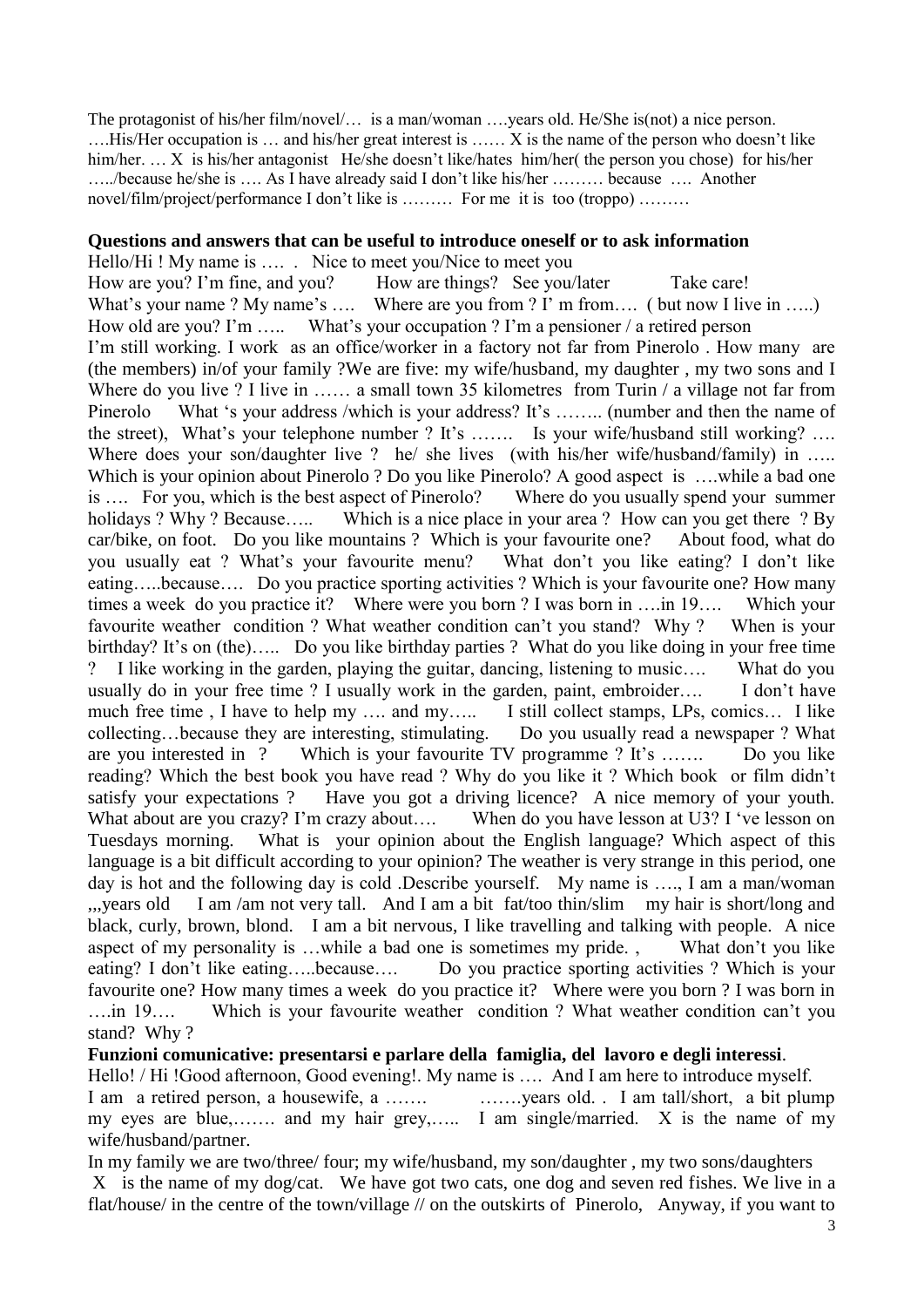come and see me, my address is ………... My telephone number is …………... and my e-mail address is ..... …………..is my favourite colour. ………..is my favourite sport/hobby/ football team. .My hobby/hobbies is/are……………….. .This is a picture/photo of my family. This is my ……. He/ she is …… years old. He/She is a ….. .This girl/boy is ………. Her/ His name is ……She/He is ……… .This is my house . It is an old house/ a modern house,… . This is my flat . It is small, large, comfortable,…. It is (not) in the centre of the town, village. This is my cat/dog these are my cats /dogs . And this is my car . This is a picture of a friend of mine /of a person I admire …. . His/her name is ……..and he/she is ………years old. He/she is a …….. and lives in ……

The person I' m going to introduce is .... He/she is from........ and he/she is .....years old.. He/She is a ( occupation) He/She is married…. He/she has got …..children/sons/daughters. His/Her hobby is …. He/she is famous for….

**Traduci le seguenti frasi**. Hi, John , nice to meet you. This girl is my daughter Mary. She is seventeen and she is a student. Her hobby is painting and she is a fan of …. That boy is her boyfriend. His name is and he is twenty one. He is from ....... There are only three chairs and we are five. Are the children in the garden or in their classroom? How are you, Peter? I'm very well. Thank you. The prices are high in that shop. Pinerolo is not a big town but I like it. Who is the boy near Susan in that photo? He is her ex boyfriend. These snakes are dangerous but also that spider is really dangerous. Is your daughter a nurse in that hospital? Yes, she is. This book is wonderful! Has your aunt got a new car? No, she hasn't. They haven't got our address . They are tourists from Germany but their tourist guide is French. The weather is bad. Is it cold in Turin?. Is this your new car? No, it isn't. My car is old and it is in the garage. Are the days cold in this period? Yes, they are. Chinese is a difficult language. Is winter your favourite season? No, it's spring.This restaurant is very expensive but (ma) its dishes are not so appealing. That politician is boring.. Are those people from Turin ? No, they're from Milan. This is Peter, my schoolfriend .He is only (soltanto) fifty years old. The people are about(circa) one hundred

**Buon giorno**. Lieto di incontrarla. Il mio nome è …. e sono di……. Ho…anni e sono …(occupazione). Questa è una foto di casa mia. Essa è piccola ma è carina. Questi sono i miei nipoti. E questo è il mio vecchio cane .Il suo nome è …. ed ha 15 anni. Il mio indirizzo è …. e il mio numero telefonico è …. . Adesso mio figlio è in Gran Bretagna e mia figlia a Torino.

### **Individua la professione delle seguenti persone considerando cosa dicono . Aiutati con i**

**"suggerimenti" che seguono.** Doctor teacher singer policeman bookseller barman shop assistant footballer dancer bus driver veterinary/vet

She works with (lavora con)boys and girls in a school. She teaches (insegna) Maths She is a ………

| He plays (gioca) in an important football team. He is a                                    |
|--------------------------------------------------------------------------------------------|
|                                                                                            |
|                                                                                            |
|                                                                                            |
|                                                                                            |
|                                                                                            |
| If you want to know (Se vuoi sapere) where you can park your car .Ask (chiedi a) that man. |
|                                                                                            |
| Scrivi il corrispondente femminile.                                                        |
|                                                                                            |
|                                                                                            |
| Individua gli errori e correggi le frasi                                                   |
|                                                                                            |

She not is my sister. The our house has got three floors. They have sixty years. Who is you? I am Pippo, your best friend. The lessons aren't borings (noiose) Is your sister fortys year old?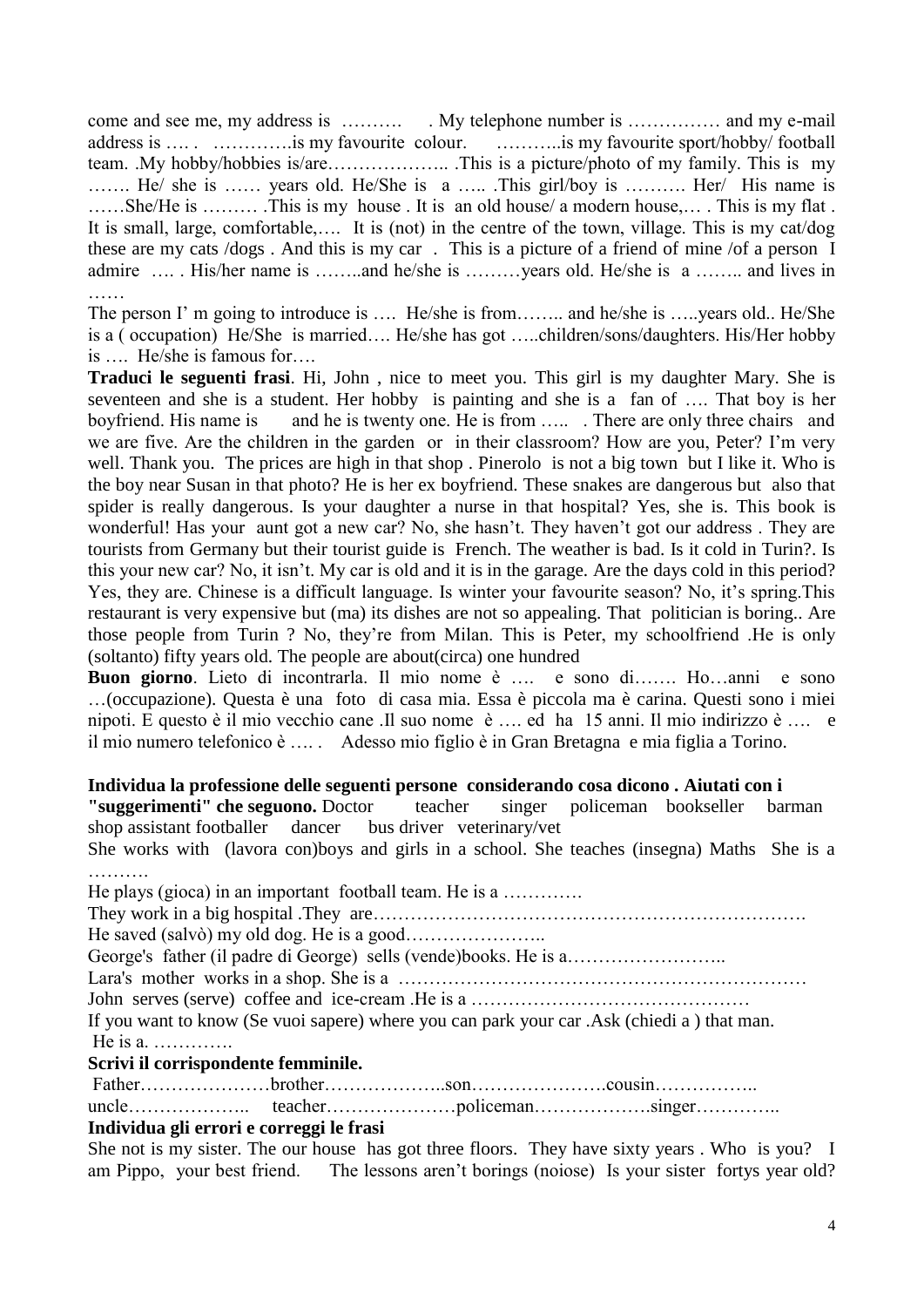My brother have got only(soltanto) a child. There are two persons in the garden. Turin and Milan are important citys. Julia and his boyfriend are watching (stanno guardando) TV

|                                                                                                           | Write the opposite of the following adjectives: |             |                                                                                                    |       |        |       |      |               |
|-----------------------------------------------------------------------------------------------------------|-------------------------------------------------|-------------|----------------------------------------------------------------------------------------------------|-------|--------|-------|------|---------------|
|                                                                                                           |                                                 |             |                                                                                                    |       |        |       |      |               |
|                                                                                                           |                                                 |             |                                                                                                    |       |        |       |      |               |
|                                                                                                           |                                                 |             |                                                                                                    |       |        |       |      |               |
|                                                                                                           | Write a synonym of the following adiectives     |             |                                                                                                    |       |        |       |      |               |
|                                                                                                           |                                                 |             |                                                                                                    |       |        |       |      |               |
|                                                                                                           |                                                 |             |                                                                                                    |       |        |       |      |               |
|                                                                                                           |                                                 |             |                                                                                                    |       |        |       |      |               |
|                                                                                                           | Translate the following adjectives into Italian |             |                                                                                                    |       |        |       |      |               |
|                                                                                                           |                                                 |             |                                                                                                    |       |        |       |      |               |
|                                                                                                           |                                                 |             |                                                                                                    |       |        |       |      |               |
|                                                                                                           |                                                 |             |                                                                                                    |       |        |       |      |               |
| old                                                                                                       | big                                             |             | Scrivi accanto ad almeno 10 aggettivi il significato senza cercarlo nel dizionario                 |       |        | true  |      |               |
| hot                                                                                                       | easy                                            | long<br>far | late                                                                                               | new   |        | hard  | low  | heavy         |
| slow                                                                                                      | wrong                                           |             | weak                                                                                               | rare  |        | nasty |      | boring        |
| dirty                                                                                                     | sad                                             | <b>last</b> |                                                                                                    |       |        |       |      |               |
| good                                                                                                      | expensive                                       |             | interesting                                                                                        | poor  |        |       |      |               |
|                                                                                                           |                                                 |             | Gli aggettivi che seguono hanno un significato opposto a quelli sopra elencati. Individua almeno 6 |       |        |       |      |               |
| coppie.                                                                                                   | cheap                                           | short       | little/small                                                                                       |       | old    | high  | near |               |
| first                                                                                                     | rich                                            | clean       | happy                                                                                              |       | nice   |       |      |               |
| bad                                                                                                       | cheap                                           | young       | slow                                                                                               |       | common |       |      |               |
| hot                                                                                                       | boring                                          | light       | soft                                                                                               | early |        |       |      |               |
|                                                                                                           |                                                 |             | Individua il significato dei seguenti aggettivi, cercandolo nell'elenco riportato                  |       |        |       |      |               |
| happy                                                                                                     | nice                                            | lazy        | friendly                                                                                           | tall  |        | dark  |      | narrow        |
| fast                                                                                                      | clean                                           | fat         | noisy                                                                                              |       |        |       |      |               |
| grasso, pigro, rumoroso, alto, felice, scuro, amichevole, veloce, pulito<br>simpatico, stretto            |                                                 |             |                                                                                                    |       |        |       |      |               |
|                                                                                                           |                                                 |             | Cercando tra gli aggettivi sopra riportati, scegli quelli che sono indicati per descrivere :       |       |        |       |      |               |
|                                                                                                           |                                                 |             |                                                                                                    |       |        |       |      |               |
|                                                                                                           |                                                 |             |                                                                                                    |       |        |       |      |               |
|                                                                                                           |                                                 |             |                                                                                                    |       |        |       |      |               |
|                                                                                                           |                                                 |             | Completa le frasi con : who, what, which, where, why, when, whose.                                 |       |        |       |      |               |
|                                                                                                           |                                                 |             | did they live in Europe? In Portugal. is your favourite singer?  car is this? It's Mr              |       |        |       |      |               |
|                                                                                                           |                                                 |             | Brown's. are you so tired? Because I worked a lot is your birthday? It's in January.               |       |        |       |      |               |
|                                                                                                           |                                                 |             | There is only a sandwich and a little slice of cakeone do you want?                                |       |        |       |      | does that man |
|                                                                                                           | do?He's a retired person. Punteggio /7          |             |                                                                                                    |       |        |       |      |               |
|                                                                                                           |                                                 |             | Completa le frasi scegliendo tra le preposizioni indicate. I <sup>°</sup> esercizio                |       |        |       |      |               |
| My cat is always (below, under, over) the bed. The girl sitting (in, on, next to) John is his girlfriend. |                                                 |             |                                                                                                    |       |        |       |      |               |
| His house is (among, between, under) old buildings. In this photo, Lucy is the young woman                |                                                 |             |                                                                                                    |       |        |       |      |               |
| (between, at, above) George and Mary. Please, wait for me (on, in at) the bus stop but don't park (on,    |                                                 |             |                                                                                                    |       |        |       |      |               |
| in, at that street. Punteggio  /6                                                                         |                                                 |             |                                                                                                    |       |        |       |      |               |
| $II^{\circ}$ esercizio                                                                                    |                                                 |             |                                                                                                    |       |        |       |      |               |
| She comes (to, into from) France but now she lives (at, in, into) Pinerolo. She is going (onto,           |                                                 |             |                                                                                                    |       |        |       |      |               |
| off, into) that dark room. When you get (out of, off, from) your car, don't leave your bag there.         |                                                 |             |                                                                                                    |       |        |       |      |               |
| Don't forget to get (off, onto, down) the train in that station. He got (out of, into, off) his motorbike |                                                 |             |                                                                                                    |       |        |       |      |               |
|                                                                                                           |                                                 |             |                                                                                                    |       |        |       |      |               |
| to get petrol. John and Mary are getting (from, out of, to) their garden Punteggio /7                     |                                                 |             |                                                                                                    |       |        |       |      |               |

### **Write the opposite of the following adjectives/scrivi l'opposto dei seguenti aggettivi**: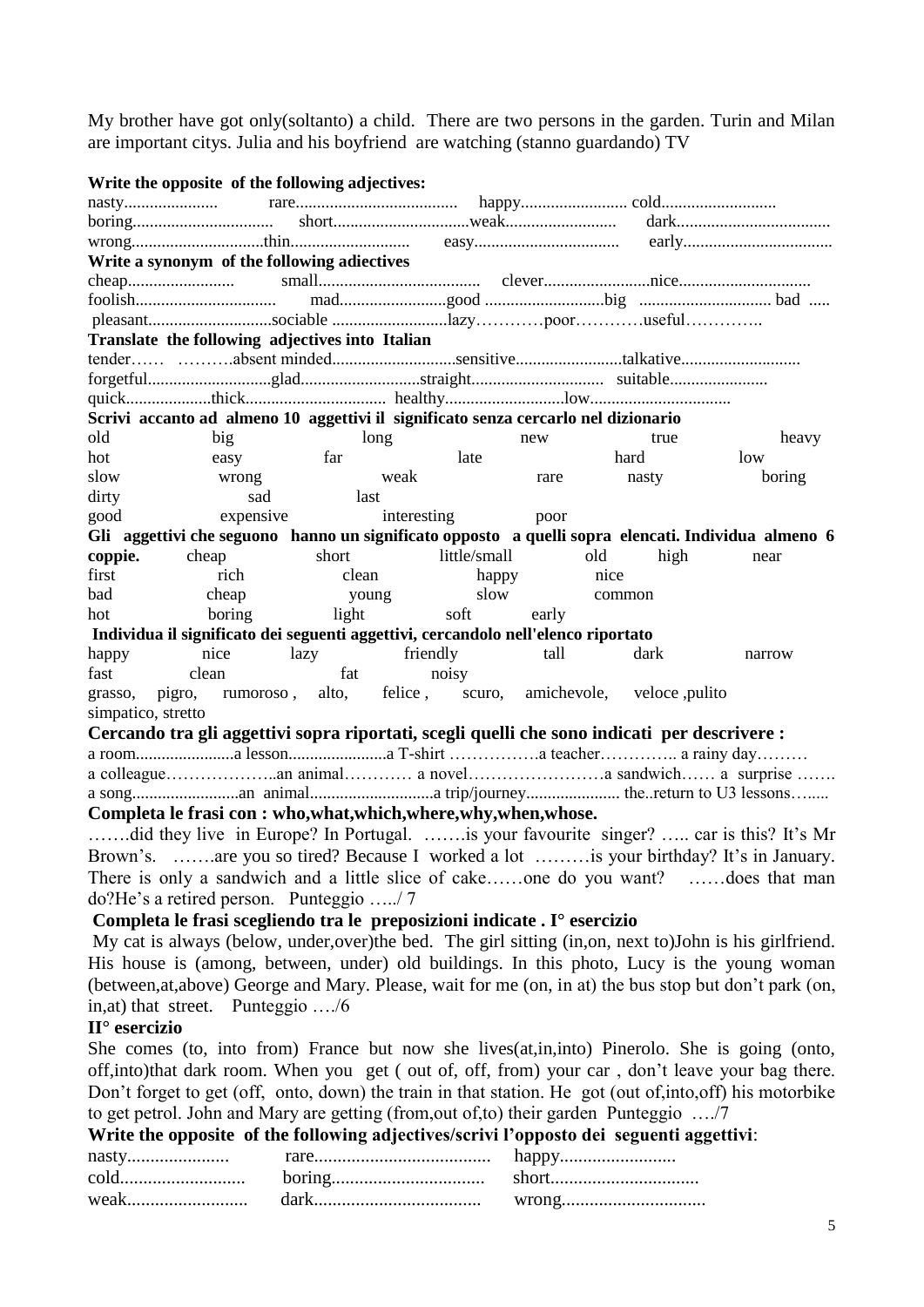| Write a synonym/sinonimo of the following adjectives                                                                              |                  |        |              |        |             |                                                                                                  |
|-----------------------------------------------------------------------------------------------------------------------------------|------------------|--------|--------------|--------|-------------|--------------------------------------------------------------------------------------------------|
|                                                                                                                                   |                  |        |              |        |             |                                                                                                  |
|                                                                                                                                   | mad              |        |              |        |             |                                                                                                  |
|                                                                                                                                   |                  |        |              |        |             |                                                                                                  |
|                                                                                                                                   |                  |        |              |        |             |                                                                                                  |
|                                                                                                                                   |                  |        |              |        |             |                                                                                                  |
| Translate (traduci) into Italian the following adjectives                                                                         |                  |        |              |        |             |                                                                                                  |
|                                                                                                                                   |                  |        |              |        |             |                                                                                                  |
|                                                                                                                                   |                  |        |              |        |             |                                                                                                  |
|                                                                                                                                   |                  |        |              |        |             |                                                                                                  |
|                                                                                                                                   |                  |        |              |        |             |                                                                                                  |
|                                                                                                                                   |                  |        |              |        |             |                                                                                                  |
| Scrivi accanto ad almeno 12 aggettivi il significato                                                                              |                  |        |              |        |             |                                                                                                  |
| old                                                                                                                               | big              |        | long         |        | new         |                                                                                                  |
| true                                                                                                                              | heavy            |        | hot          |        | easy        |                                                                                                  |
| far                                                                                                                               | late             |        | hard         |        | low         |                                                                                                  |
| slow                                                                                                                              | wrong            |        | weak         |        | rare        |                                                                                                  |
| nasty                                                                                                                             | boring           |        | dirty        |        | sad         |                                                                                                  |
| last                                                                                                                              | first            |        | short        |        | dirty       |                                                                                                  |
| good                                                                                                                              | expensive        |        | interesting  |        | poor        |                                                                                                  |
| Molti degli aggettivi che seguono hanno un significato opposto a quelli sopra elencati.                                           |                  |        |              |        |             |                                                                                                  |
| Individua almeno 6 coppie.                                                                                                        |                  |        |              |        |             |                                                                                                  |
| strong                                                                                                                            | short            |        | little/small | old    | high        | near                                                                                             |
| first                                                                                                                             | rich             | clean  |              | happy  | nice        |                                                                                                  |
| bad                                                                                                                               | cheap            | young  |              | slow   |             | common                                                                                           |
| hot                                                                                                                               | boring           | light  |              | soft   | early       |                                                                                                  |
| Individua il significato dei seguenti aggettivi, cercandolo nell'elenco riportato                                                 |                  |        |              |        |             |                                                                                                  |
| happy                                                                                                                             | nice             | lazy   | friendly     |        | tall        | dark                                                                                             |
| narrow                                                                                                                            | fast             | clean  |              | fat    | noisy       |                                                                                                  |
| grasso,                                                                                                                           | pigro, rumoroso, | alto,  | felice,      | scuro, | amichevole, | veloce, pulito                                                                                   |
| simpatico,                                                                                                                        | stretto          |        |              |        |             |                                                                                                  |
| Cerca tra questi aggettivi l'opposto rispetto a quelli sopra elencati                                                             |                  |        |              |        |             |                                                                                                  |
| slow                                                                                                                              | short            | active | sad          | silent | quiet       | light                                                                                            |
| unfriendly                                                                                                                        | thin             | wide   | nasty        | dirty  |             |                                                                                                  |
|                                                                                                                                   |                  |        |              |        |             |                                                                                                  |
|                                                                                                                                   |                  |        |              |        |             | Cercando tra tutti gli aggettivi sopra riportati, scegli quelli che si prestano per descrivere : |
|                                                                                                                                   |                  |        |              |        |             |                                                                                                  |
|                                                                                                                                   |                  |        |              |        |             |                                                                                                  |
|                                                                                                                                   |                  |        |              |        |             |                                                                                                  |
|                                                                                                                                   |                  |        |              |        |             |                                                                                                  |
|                                                                                                                                   |                  |        |              |        |             |                                                                                                  |
|                                                                                                                                   |                  |        |              |        |             |                                                                                                  |
|                                                                                                                                   |                  |        |              |        |             |                                                                                                  |
|                                                                                                                                   |                  |        |              |        |             |                                                                                                  |
| <b>Translate these sentences into Italian or English</b><br>Who is working in the garden?John e Mary stanno lavorando in giardino |                  |        |              |        |             |                                                                                                  |
|                                                                                                                                   |                  |        |              |        |             |                                                                                                  |
|                                                                                                                                   |                  |        |              |        |             |                                                                                                  |